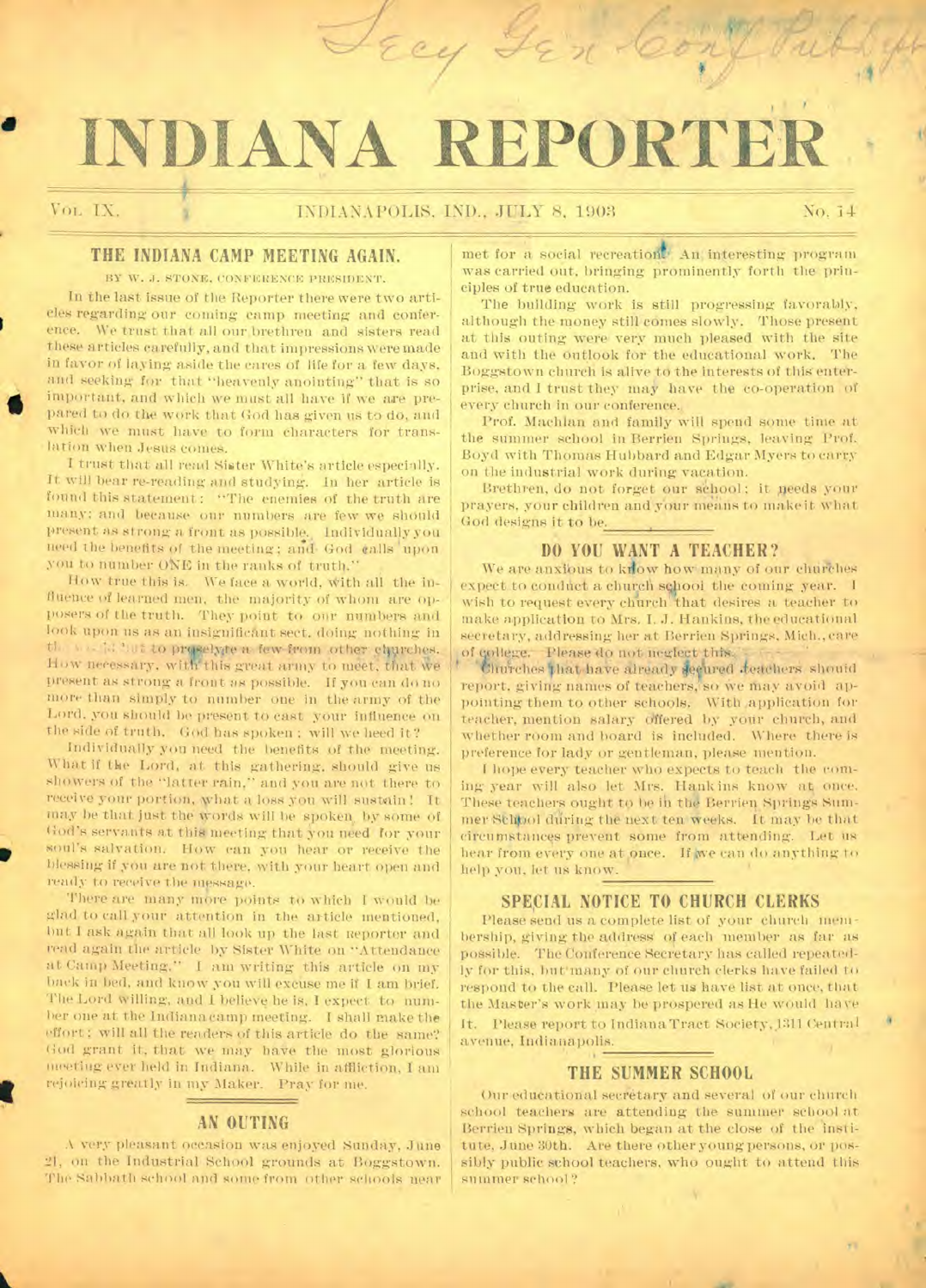## THE INDIANA REPORTER

PUBLISHED BY THE

--- - Indiana Conference Association of Seventh-day Adventists **1311 CENTRAL AVENUE** 

**SUBSCRIPTION. Per Year - - - - - TWENTY-FIVE CENTS** If you are not a subscriber for the Reporter, send 25 cents for a year a subscript ion to 1311 Central Ave., Indianapolis, Ind.

Those receiving extra copies of this paper will confer a favor ppon the publishers by distributing them among their Adventist ueghbors. Church elders are expected to distribute them at their maxi cheir

ENTERED AS SECOND-CLASS MAIL MATTER.

#### **OUR CAMP MEETINGS.**

#### BY AIRS. E. (I. WHITE.

I have been shown that some of our camp meetings are far from being what the Lord designed they should be. The people come unprepared for the visitation of God's Holy Spirit. Generally the sisters devote considerable time before the meeting to the preparation of garments for the outward adorning. while they entirely forget the inward adorning, which is in the sight of God of great price. There is also much time spent in needless cooking, in the preparation of rich pies and cakes and other articles of food that do positive injury to those who partake of them. Should our sisters provide good bread and some other healthful kinds of food, both they and their families would be better prepared to appreciate the works of life, and far morestisceptible to the influence of the Holy Spirit.

Often the stomach is overburdened with food which is seldom as plain and simple as that eaten at home, where the amount of exercise is double or treble. This causes the mind to be in such lethargy that it is difficult to appreciate eternal things, and the meeting.closes and they are disappointed in not having enjoyed more of the Spirit of God.

While preparing for the meeting, each individual should closely and critically examine his own heart nefore God. If there have been unpleasant feelings. discord, or strife in families, it should be one of the first acts of preparation to confess these faults, one to another. and pray with and for one another. Humble yourselves before God, and make am earnest effort to empty the soul temple of all rubbish, all envyings, all jealousies, all suspicions, all fault-findings. "Cleanse your hands, *ye* sinners, and purify your hearts, ye double minded. Ile afflicted and mourn, and weep: let your laugh er be turned into mourning, and your joy to heaviness. Humble yourselves in the sight of the Lord, and he shall lift you up."

The Lord speaks: enter into your closet, and in silence commune with your own heart: listen to the voice of truth and conscience. Nothing will give such clear views of self as secret prayer. Ile who seeth iu secret and knoweth all things, will enlighten your understanding awd answer your petitions. Plain simple duties that must not be neglected will open before you. Make a covenant with God to yield yourselves and all your powers to his service. Do not carry this undone work to the camp meeting. If it is not done at home your own son! will suffer, and others will be greatly injured by your coldness, your stupor, your spiritual lethargy.

Here is a work for families to engage in before com-

ing up to our holy convocations. Let the preparation for eating and dressing be a secondary matter, but let heart searching commence at home. Pray three times a day, and like Jacob, he importunate. At home is the place to find Jesus; then take him with you to meeting, and how precious will be the hours you spend there. But how can you expect to feel the presence of the Lord and see his power displayed, when the individual work of preparation for that time is neglected?

•

•

I

For your soul's sake. for Christ's sake, and for truth's sake appear before God with clean hands and pure hearts. Remove every article that may be in their way, all differences that may exist between themselves, or between you and them. By so doing you will invite the Lord's presence in your homes, and holy angels will attend you as you go up to the meeting, and their light and presence will press back the darkness of evil angels, Even unbelievers will feel the holy atmosphere as they enter the encampment. Oh, how much is lost by neglecting this important work! You may be pleased with the preaching, you may become animated and revived, but the converting:. reforming, power of God will not be felt in the heart, and the work will not be so deep, thorough, and lasting as it should be. Let pride be crucified, and the soul be chid with the priceless robe of Christ's righteousness, and what a meeting will you enjoy. It will be to your soul even the gate of heaven.

The same humiliation and heart-searching should go on in the church, so that all differences and alienations among brethren may be laid aside before appearing before the Lord at these annual gatherings. Set about this work in earnest, and rest not mail it is accomplished: for if you come up to the meeting with your doubts, your murmurings, your disputings, you bring evil angels into the camp. and carry darkness wherever you go.

I have been shown that for want of this preparation these yearly meetings have accomplished but little.

MRS. E. G. WHITE.

#### **A GOOD REPORT**

#### I. J. HANKINS.

A lone sister who has been nursing in a family for more than a year, not having seen an Adventist in the meantime, says that she has been loaning her Review and Thoughts on Daniel and Revelation and that she is endeavoring to let the light shine.

A dew is at present reading the book, Daniel and Revelation, and is much interested in it. This sister recently received a sample copy of the Reporter and at once sent the money for a year's subscription. She was very glad to get the paper.

I hope that many are scattering the seeds of truth as this sister is doing. We shall be glad to hear from such and will be glad to send them copies of our good State paper.

A neat little sanitarium will soon be in operation in Kobe. Japan. A house has been secured. well adapted to our work. The Doctors Lockwood will be in charge. They will be assisted by Dr. Kumashiro—a native lady physician—and several Japanese nurses: so that they will be able to work for the Japanese even before they have m40-fired the language.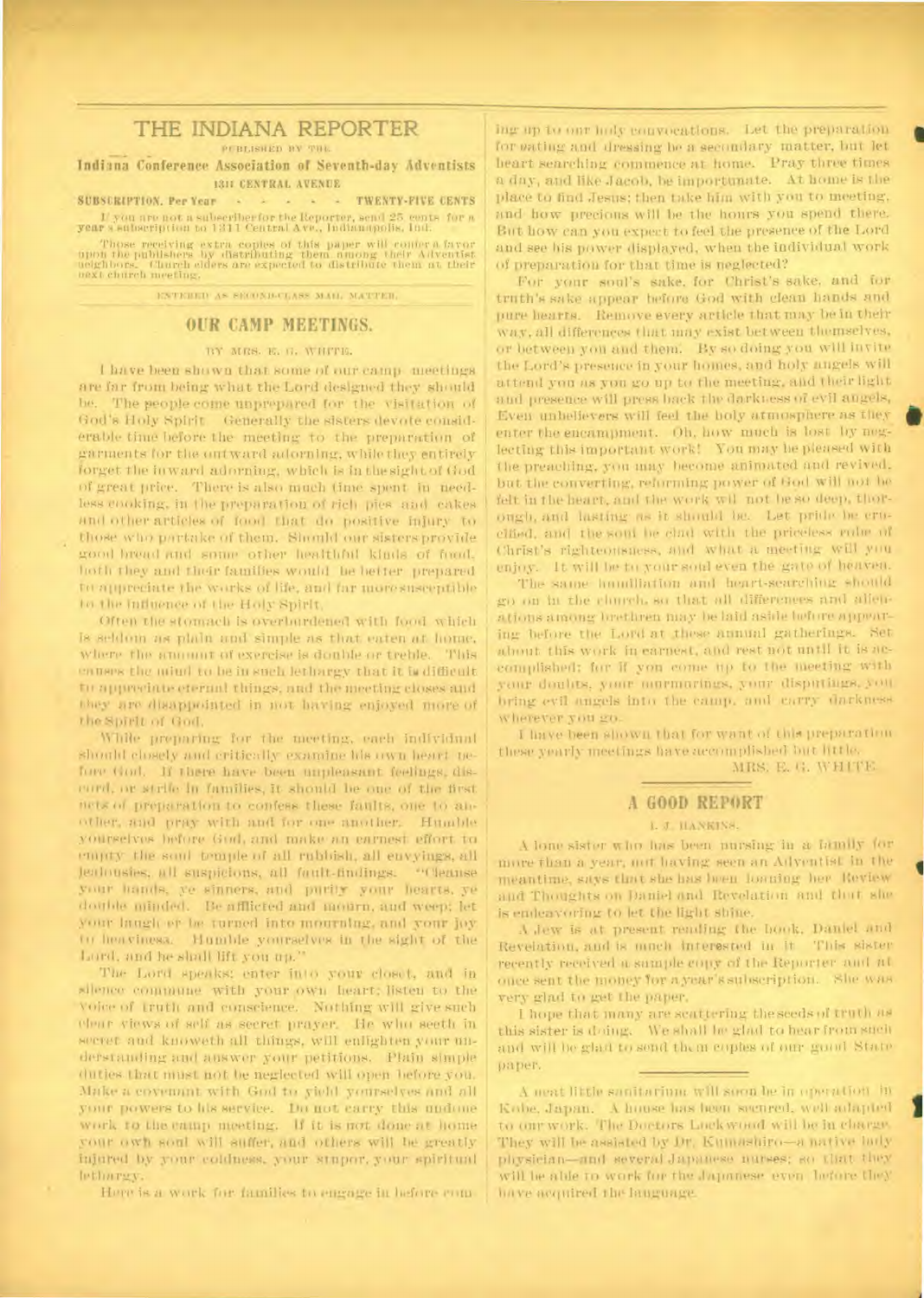#### NEWS AND NOTES

Elder W. D. Curtis spent last Sabbath with the Dana church.

Elder Harris has moved his family from Battle Creek • to Peru. Indiana.

G. W. Lauffer and Herbert McClard united with the Indianapolis church last Sabbath.

The Indianapolis church so far reports \$32.59 for the July donations to the Australian field.

We ask for a special reading of the article by Mrs. E. G. White on "Camp Meetings" in this issue of the Reporter.

Eld. Hankins spent the 4th with the Tell City church, and expects to visit the tent company at Oolitic on his way home.

**fib** Elder A: W. Bartlett visited in the city this week. Re expects to be with the Boggstown church over the coming Sabbath.

The date of the Indiana camp meeting is definitely fixed as July 30 to August 9. Let all take notice, and prepare to be present.

Dr. R. 0. Ross and family are now at the corner of Capitol avenue and Pratt street, where they are ready to receive patients and give treatments.

Brethren Swarts and Anderson report a splendid interest at Oolitic, with the tent. They think some will attend Peru camp meeting from that place.

Dear co-laborer, this issue of the Reporter solicits your subscription for one year, or longer, if you desire. May we enter your name as a subscriber for it?

Elder Daniells, president of the General Conference, has promised definitely to be in attendance at the Indiana camp meeting, and other good help is promised.

May receipts on Object Lessons were \$360.20. This is a good showing, and we trust the returns will not hebelow that for each of the remaining months of the year.

Bro. Bliss called July 1st on his way from Farmersburg and Terre Haute. Bro. J. F. Steele was ordained as elder of of the former church. Bro. Bliss reports a profitable visit.

Elder Stone has had a backset from his run of fever, but is again improving, and he expects to spend some time at the Indianapolis Sanitarium as soon as he is able to make the trip.

#### TENT WORK AT OOLITIC.

As directed by the meeting at Boggstown, we came to Oolitic early in June, and after some time we got a nice location, the Baptist brethren giving us permisson to occupy the lot upon which they expect soon to build a. church. It is the nicest place in the town for our purpose. So we pitched our tent, and the people were very good in helping, and it was not long in going up. The good sisters came to our assistance, as well as the brethren, and helped to fix up the pulpit. Our place of worship commands the respect of the people.

t.

We began meetings June 14, with about 150 present, and are happy to say our congregation has been on the increase. The interest seems to be very good; people call at the tent to talk with us about the strange

things they have been listening to. I believe the Lord has some honest souls here. One lady and brother have already accepted the truth, and many more are interested. Pray for the work here, brethren.

> U.S. ANDERSON, E. C. SWARTZ.

> > a large bruss band, monopolized the interest a wakened, remaining in the field until the

F, and Mrs. Elliott 25 cents per year

 $\frac{1}{x}$ 

camp 1

River Conference  $\frac{\pi}{2}$ 

Tennessee l'he

the<sup>'</sup> Ind needed by Peru, at  $\mathbb R$ аге по

with a tents

Subscribe now. meeting.

growing.

Reporter list

#### AUDITOR'S REPORT.

INDIANAPOLIS,June 29, 1903.

INDIANA CONFERENCE EXECUTIVE COMMITTEE :

This is to certify that I have examined the books of the treasurer of the Indiana Conference to June 1, 1903, checking the same by original vouchers and letters from correspondents containing money, proving the cash in the safe and on deposit in the bank, and taking a trial balance of the ledger; and consider that the work has been faithfully performed, and that the books are in balance. W. H. EDWARDS,

Auditor Lake Union Conference.

|                                                               | Value <sup>-</sup> | $\frac{5}{92}$ 00<br>$\begin{array}{llllll} 8.93 & 75 & \dots & 8108 & 50 \\ 20 & 58 & \dots & \dots & \dots \\ 12 & 40 & \dots & \dots & \dots & \dots \\ \end{array}$<br>\$265.50<br><b>Address Communications</b><br>-----------------<br>The contract of the contract of the                                                                                                                                                                                                                                                                                                                                                                                                                                                                                                                                                                                                                                                                                                                                                                                                                                                                                                                                                                                      |                                                                                                                                                                                                                                                                                |
|---------------------------------------------------------------|--------------------|-----------------------------------------------------------------------------------------------------------------------------------------------------------------------------------------------------------------------------------------------------------------------------------------------------------------------------------------------------------------------------------------------------------------------------------------------------------------------------------------------------------------------------------------------------------------------------------------------------------------------------------------------------------------------------------------------------------------------------------------------------------------------------------------------------------------------------------------------------------------------------------------------------------------------------------------------------------------------------------------------------------------------------------------------------------------------------------------------------------------------------------------------------------------------------------------------------------------------------------------------------------------------|--------------------------------------------------------------------------------------------------------------------------------------------------------------------------------------------------------------------------------------------------------------------------------|
|                                                               | 100                | 10<br>10<br>10<br>10                                                                                                                                                                                                                                                                                                                                                                                                                                                                                                                                                                                                                                                                                                                                                                                                                                                                                                                                                                                                                                                                                                                                                                                                                                                  |                                                                                                                                                                                                                                                                                |
|                                                               | Value<br>Helps     | stered and patentil more received in monoton<br><b>186 72 %</b><br>ş                                                                                                                                                                                                                                                                                                                                                                                                                                                                                                                                                                                                                                                                                                                                                                                                                                                                                                                                                                                                                                                                                                                                                                                                  |                                                                                                                                                                                                                                                                                |
|                                                               | Value.             | word monitoring in masses is a state that the state process control and the state of the state of the<br>a provincial de la contrata de la contrata de<br>第132 50<br><b>PARTIES AND PROPERTY</b><br>3333<br>3*44                                                                                                                                                                                                                                                                                                                                                                                                                                                                                                                                                                                                                                                                                                                                                                                                                                                                                                                                                                                                                                                      |                                                                                                                                                                                                                                                                                |
|                                                               | stapit()           | 親認能了                                                                                                                                                                                                                                                                                                                                                                                                                                                                                                                                                                                                                                                                                                                                                                                                                                                                                                                                                                                                                                                                                                                                                                                                                                                                  |                                                                                                                                                                                                                                                                                |
|                                                               |                    | $32 - 5 + 75$<br>control control into<br>6                                                                                                                                                                                                                                                                                                                                                                                                                                                                                                                                                                                                                                                                                                                                                                                                                                                                                                                                                                                                                                                                                                                                                                                                                            |                                                                                                                                                                                                                                                                                |
|                                                               |                    |                                                                                                                                                                                                                                                                                                                                                                                                                                                                                                                                                                                                                                                                                                                                                                                                                                                                                                                                                                                                                                                                                                                                                                                                                                                                       |                                                                                                                                                                                                                                                                                |
|                                                               |                    |                                                                                                                                                                                                                                                                                                                                                                                                                                                                                                                                                                                                                                                                                                                                                                                                                                                                                                                                                                                                                                                                                                                                                                                                                                                                       |                                                                                                                                                                                                                                                                                |
|                                                               |                    | contract of the process property and the second contract of the second contract of the second contract of the second contract of the second contract of the second contract of the second contract of the second contract of t<br>and the control of the state of a state of the state of the state<br>The company of the second property of the second second the second second to the contract of the second second to the second second second second to the contract of the second second second second second second second seco<br>special and control control and on the state.<br>period in a series of the set of the set of the set<br>contains a second measure of containing parameters are a<br>control content established and a state of the con-<br>$\begin{tabular}{ c c c c c c } \hline \multicolumn{3}{ c }{33} & \multicolumn{3}{ c }{32} \\ \hline \multicolumn{3}{ c }{35} & \multicolumn{3}{ c }{36} & \multicolumn{3}{ c }{37} \\ \hline \multicolumn{3}{ c }{35} & \multicolumn{3}{ c }{36} & \multicolumn{3}{ c }{37} \\ \hline \multicolumn{3}{ c }{35} & \multicolumn{3}{ c }{37} & \multicolumn{3}{ c }{37} \\ \hline \multicolumn{3}{ c }{35} & \multicolumn{$<br>attended the contract of the same<br>The company of the same product |                                                                                                                                                                                                                                                                                |
|                                                               |                    | Distant Institute   The State of Section                                                                                                                                                                                                                                                                                                                                                                                                                                                                                                                                                                                                                                                                                                                                                                                                                                                                                                                                                                                                                                                                                                                                                                                                                              |                                                                                                                                                                                                                                                                                |
|                                                               |                    |                                                                                                                                                                                                                                                                                                                                                                                                                                                                                                                                                                                                                                                                                                                                                                                                                                                                                                                                                                                                                                                                                                                                                                                                                                                                       |                                                                                                                                                                                                                                                                                |
|                                                               |                    | more basic forms primary and there are a second count of the second second second<br>control control descent construction (estate former)<br>count in an Internal count in the count of the set of the set of the set of                                                                                                                                                                                                                                                                                                                                                                                                                                                                                                                                                                                                                                                                                                                                                                                                                                                                                                                                                                                                                                              |                                                                                                                                                                                                                                                                                |
|                                                               |                    | $-1 - 1 = 1$<br><b>CONTRACT</b><br>c <sub>1</sub> 2                                                                                                                                                                                                                                                                                                                                                                                                                                                                                                                                                                                                                                                                                                                                                                                                                                                                                                                                                                                                                                                                                                                                                                                                                   |                                                                                                                                                                                                                                                                                |
|                                                               |                    |                                                                                                                                                                                                                                                                                                                                                                                                                                                                                                                                                                                                                                                                                                                                                                                                                                                                                                                                                                                                                                                                                                                                                                                                                                                                       |                                                                                                                                                                                                                                                                                |
|                                                               | $^{\circ}$ x7      | 140                                                                                                                                                                                                                                                                                                                                                                                                                                                                                                                                                                                                                                                                                                                                                                                                                                                                                                                                                                                                                                                                                                                                                                                                                                                                   |                                                                                                                                                                                                                                                                                |
|                                                               | 's.1H              | <b>Here</b><br>ļ                                                                                                                                                                                                                                                                                                                                                                                                                                                                                                                                                                                                                                                                                                                                                                                                                                                                                                                                                                                                                                                                                                                                                                                                                                                      |                                                                                                                                                                                                                                                                                |
| REPORT OF CAVVASSING WORK FOR THO WEEKS, ENDING JULY 3, 1903. | PLACE.             | Constitution of the Constitution of the Constitution of the Constitution of the Constitution of the Constitution of the Constitution of the Constitution of the Constitution of the Constitution of the Constitution of the Co<br><b>Contract of the Second Second</b><br>Wells County<br>Wells County<br>Indianapolis<br>FORRett manage<br>uenson-                                                                                                                                                                                                                                                                                                                                                                                                                                                                                                                                                                                                                                                                                                                                                                                                                                                                                                                   |                                                                                                                                                                                                                                                                                |
|                                                               | NAME.              | H. S. Browning<br>time week's report<br>Austin Churchill<br>5 canvassers,<br>·B. H. Welch<br>F.G. Bernard                                                                                                                                                                                                                                                                                                                                                                                                                                                                                                                                                                                                                                                                                                                                                                                                                                                                                                                                                                                                                                                                                                                                                             | labor and tent meetings at Henderson, Ky. A river boat company of First-day revivalists<br>turned from Berrien Springs. - Blder Donnell has returned to Evansville, after several weeks<br>Mrs. R. W. McMahan, Sabbath school secretary, and J. E. Dunn, State agent, have re- |

We are ready to suppiy you with the five new tracts. Order twenty five or more to one address at the rate of 60 cents per hundred.